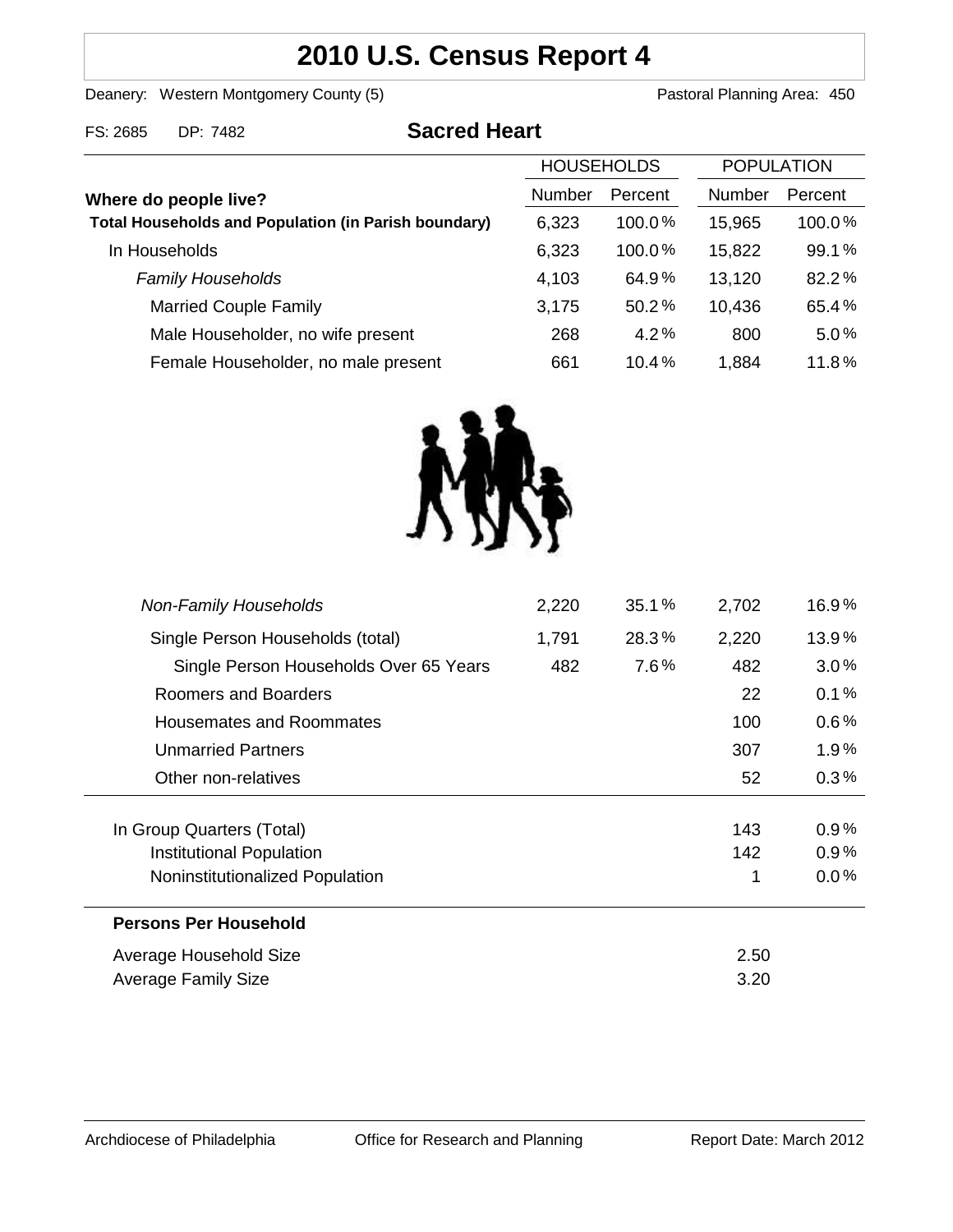# **2010 U.S. Census Report 4**

Deanery: Western Montgomery County (5) Deanery: Western Montgomery County (5)

FS: 2685 DP: 7482 **Sacred Heart**

|                                                      | <b>POPULATION</b> |         |
|------------------------------------------------------|-------------------|---------|
| Where do Children - Under Age 18 Live?               | Number            | Percent |
| Total Children - Under Age 18 (in Parish boundary)   | 4,003             | 100.0%  |
| In Households                                        | 3,985             | 99.5%   |
| Householder or spouse is under 18                    | 0                 | 0.0%    |
| With Related:                                        |                   |         |
| Married-Couple Family                                | 2,985             | 74.6%   |
| Male Householder, No Wife Present                    | 224               | 5.6%    |
| Female Householder, No Husband Present               | 522               | 13.0%   |
| <b>Other Related Householder</b>                     | 37                | 0.9%    |
| <b>With Non-Relatives</b>                            | 60                | 1.5%    |
| <b>Grandparent Householder</b>                       | 157               | 3.9%    |
| In Group Quarters                                    | 18                | 0.5%    |
| Institutionalized population                         | 18                | 0.5%    |
| Noninstitutionalized population                      | 0                 | 0.0%    |
| Where do Adults - Age 65 and Older - Live?           |                   |         |
| Total Adults - Age 65 and Older (in Parish boundary) | 1,709             | 100.0%  |
| In Households                                        | 1,598             | 93.5%   |
| Family Households:                                   | 1,064             | 62.3%   |
| Is Householder or Spouse                             | 901               | 52.7%   |
| With Other Relative Householder                      | 24                | 1.4%    |
| With Non-Related Householder                         | 3                 | 0.2%    |
| is Parent                                            | 86                | 5.1%    |
| is Parent-in-Law                                     | 49                | 2.9%    |
| In Non-family Households:                            | 534               | 31.2%   |
| Male Living Alone                                    | 139               | 8.1%    |
| Male not Living Alone                                | 12                | 0.7%    |
| Female Living Alone                                  | 343               | 20.1%   |
| Female not Living Alone                              | 16                | 0.9%    |
| Other                                                | 24                | 1.4%    |
| In Group Quarters                                    | 111               | 6.5%    |
| Institutionalized population                         | 110               | 6.4%    |
| Noninstitutionalized population                      | 1                 | 0.1%    |
| <b>Housing Units in the Parish boundary</b>          |                   |         |
| <b>Total Housing Units</b>                           | 6,707             | 100.0%  |
| Occupied                                             | 6,323             | 94.3%   |
| Owner-Occupied                                       | 4,406             | 65.7%   |
| Renter-Occupied<br>丑                                 | 1,917             | 28.6%   |
| Vacant                                               | 384               | 5.7%    |

Archdiocese of Philadelphia **Office for Research and Planning** Report Date: March 2012